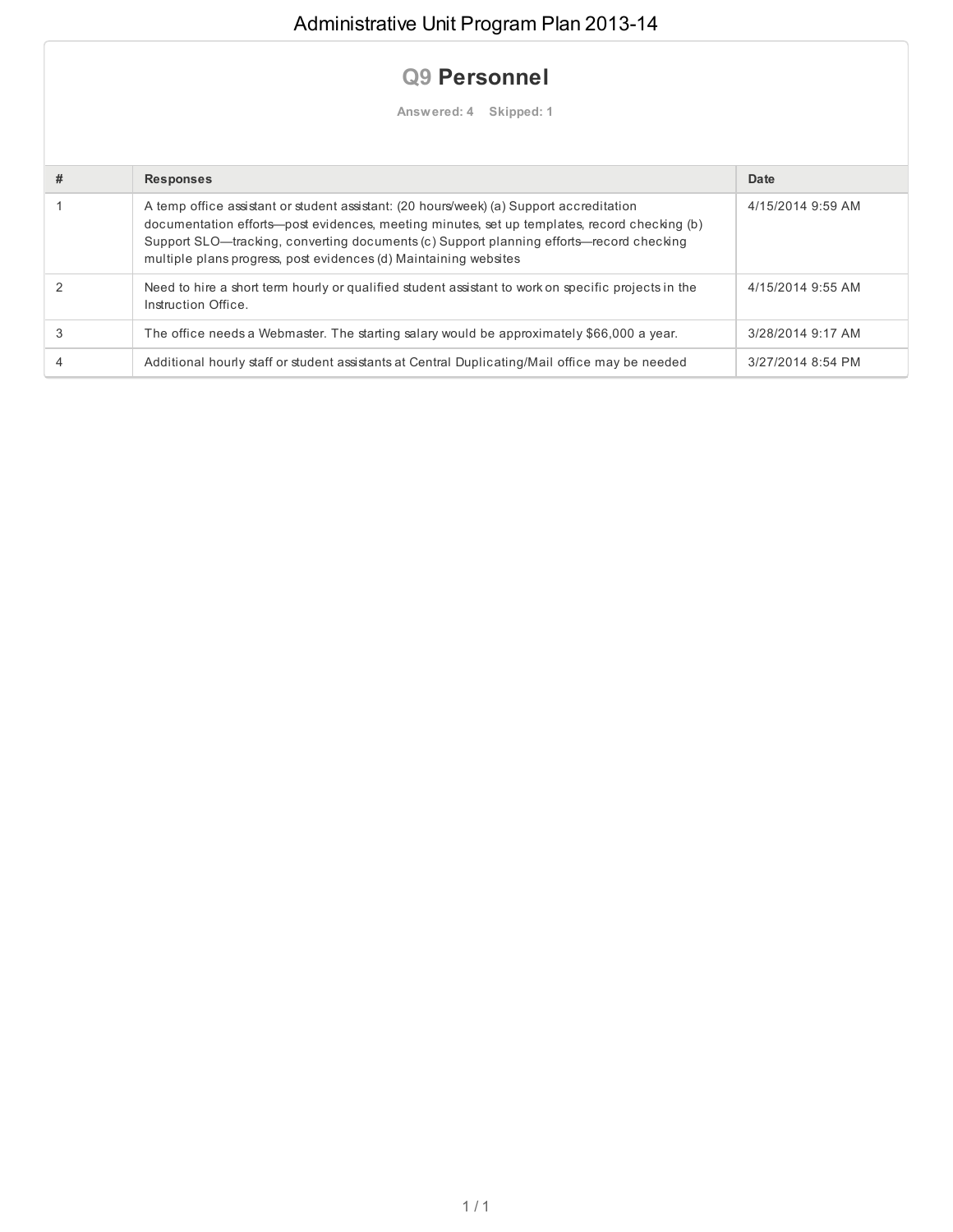## **Q10 Professional Development**

**Answered: 5 Skipped: 0**

| # | <b>Responses</b>                                                                                                                                                                                                                                                                                                                                                                                                       | Date              |
|---|------------------------------------------------------------------------------------------------------------------------------------------------------------------------------------------------------------------------------------------------------------------------------------------------------------------------------------------------------------------------------------------------------------------------|-------------------|
|   | Attend RP Group conferences (Chialin and Brandon) Attend ACCJC Accreditation related workshop<br>(Chialin)                                                                                                                                                                                                                                                                                                             | 4/15/2014 9:59 AM |
| 2 | a) Attend CIO conference in the fall and spring semesters. b) Attend various conferences related to<br>instructional matters. c) Attend Banner workshop and MS Office, Adobe workshops and other<br>trainings for classified professional development.                                                                                                                                                                 | 4/15/2014 9:55 AM |
| 3 | None required. Will work with staff to determine their needs.                                                                                                                                                                                                                                                                                                                                                          | 4/2/2014 9:50 AM  |
|   | The current employees need professional development in advanced web analytics, web page<br>design, and social networking.                                                                                                                                                                                                                                                                                              | 3/28/2014 9:17 AM |
| 5 | Plan to have a separate session of BPA for cashiers in 2014 to review the current business<br>processes and create a plan to implement the recommended changes and continuously update<br>our program plan for the following year. • Attend conferences and seminars for self-<br>enrichment/enhance job skills. • Attend this year's Cañada's classified retreat. • Train additional<br>staff for webXtender/indexing | 3/27/2014 8:54 PM |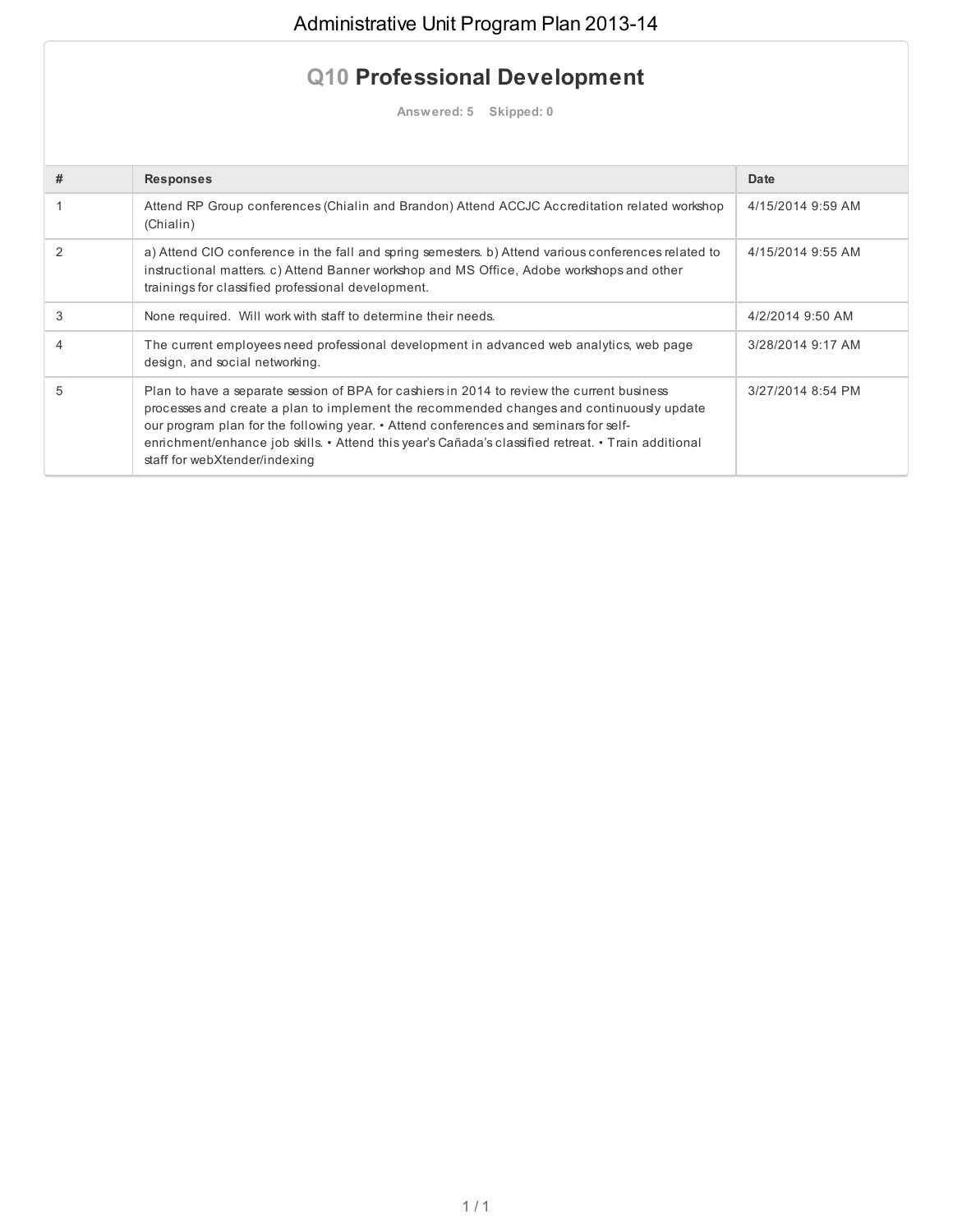## **Q11 Supplies and Equipment**

**Answered: 3 Skipped: 2**

| <b>Responses</b>                                                                                                                                                                                                                                | Date              |
|-------------------------------------------------------------------------------------------------------------------------------------------------------------------------------------------------------------------------------------------------|-------------------|
| <b>NA</b>                                                                                                                                                                                                                                       | 4/15/2014 9:59 AM |
| The office has sufficient funding for supplies and equipment.                                                                                                                                                                                   | 3/28/2014 9:17 AM |
| Additional 3-hole punch for copier in Central Duplicating • Headset for Reprographics Technician<br>• Accurate bill counter for cashier's office (due to increase in parking income) • Printer for Dave<br>and Sarita (current printer jamming) | 3/27/2014 8:54 PM |